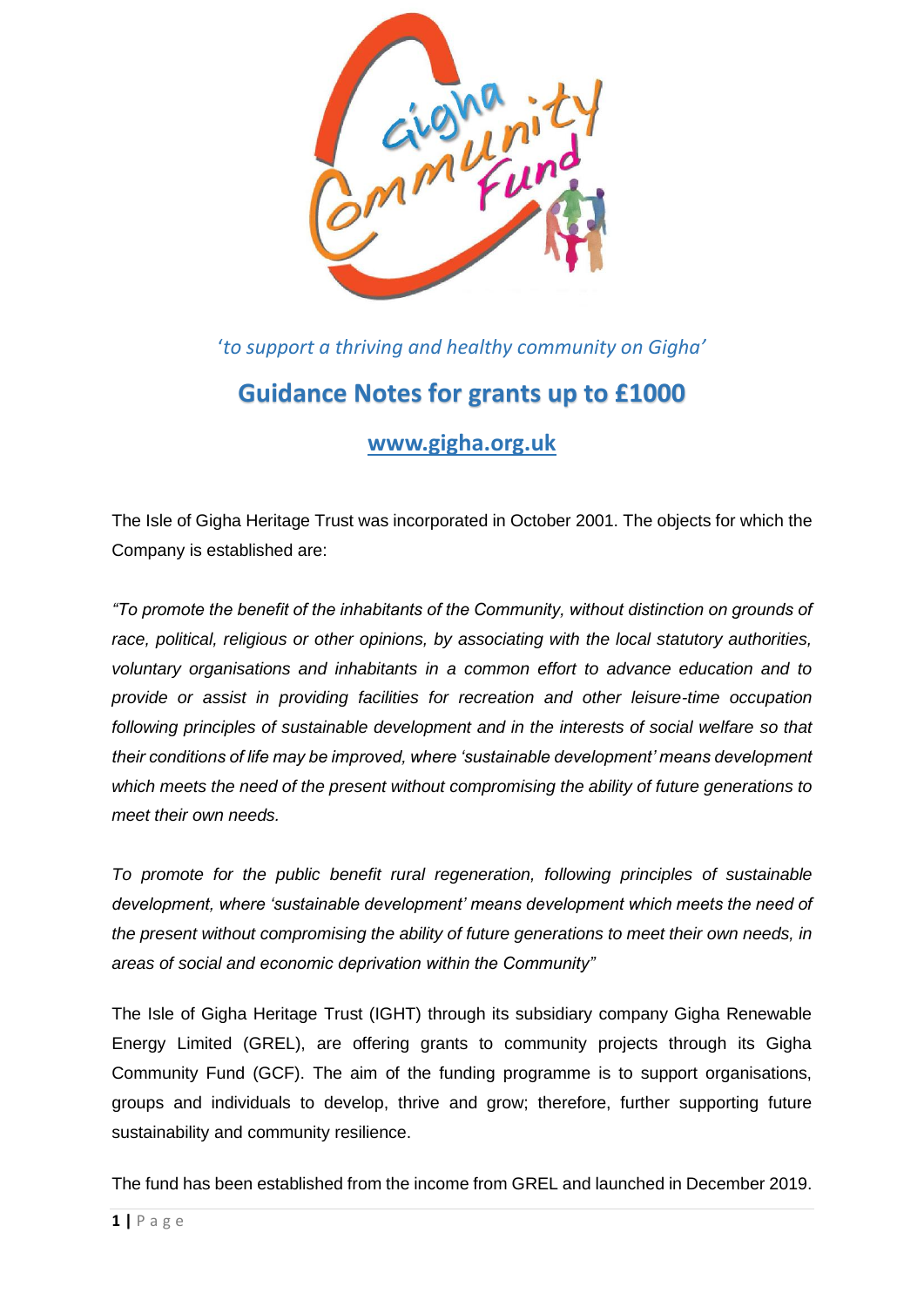GCF offers small grants to applications requesting a minimum of £100 and a maximum of £1,000. In its first year of operation, £5,000 will be available. Applicants can apply for 100% funding for their project.

Grant awards will normally be made on evidence of costs being incurred unless payment is required in advance of incurring costs and this is approved by the Fund Board at time of application. Applicants will be expected to provide a project completion form before monies are released.

These grants are not made up of public funds and therefore are not restricted.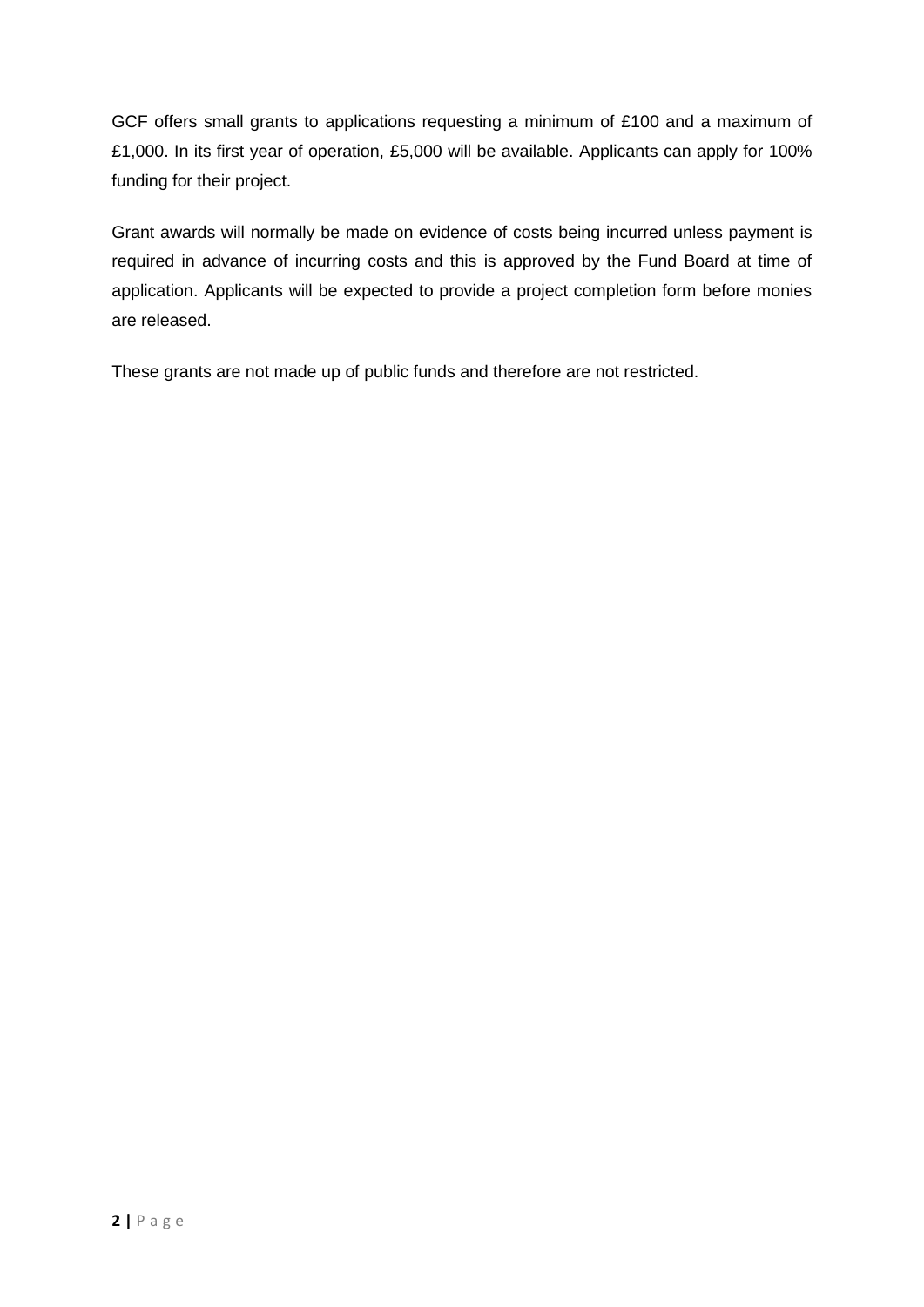# **What can the Grant be used for?**

This grants programme is for organisations, individuals and groups that provide or seek to provide activities or services that focus on any of the objectives outlined below.

We will fund a wide range of community projects aimed at (but not exhaustive to):

developing skills; improving health; relieving poverty; protecting or conserving the environment; engaging citizens to become more active in the community; promoting and protecting the rich heritage and culture of the area; and supporting visitor experience.

These are the outcomes that we refer to and you should show in your applications which of these you aim to deliver.

# **Am I eligible to apply?**

Those applying for grants must:

- An individual, community organisation/group, statutory service provider
- Be situated / or the beneficiaries of the project will be situated on Gigha
- For organisations, have a constitution or set of rules setting out the organisation's aims and objectives
- Hold a Bank or building society account in the name of the individual / organisation / group
- Be able to spend the grant within the specified timescale i.e. 6 months from letter of offer. Grant offers may be withdrawn if funds are not spent within 6 months of the date of offer.

# **How much can I apply for?**

This fund is for £1,000 and under. We do not expect applications for below £100. The money should be spent within a 6 month period from letter of offer. Should you/your organisation/group wish to apply to the fund more than once a year, the Fund Board will consider this. However, if applying for a second time, there must be at least 6 months between awards. Please note that you can apply for up to 100% of the project's costs.

# **How will our application be assessed?**

Grants must have clear and measurable outcomes that meet the objectives of the Gigha Community Fund. Organisations should ensure they can answer yes to at least one of the statements below.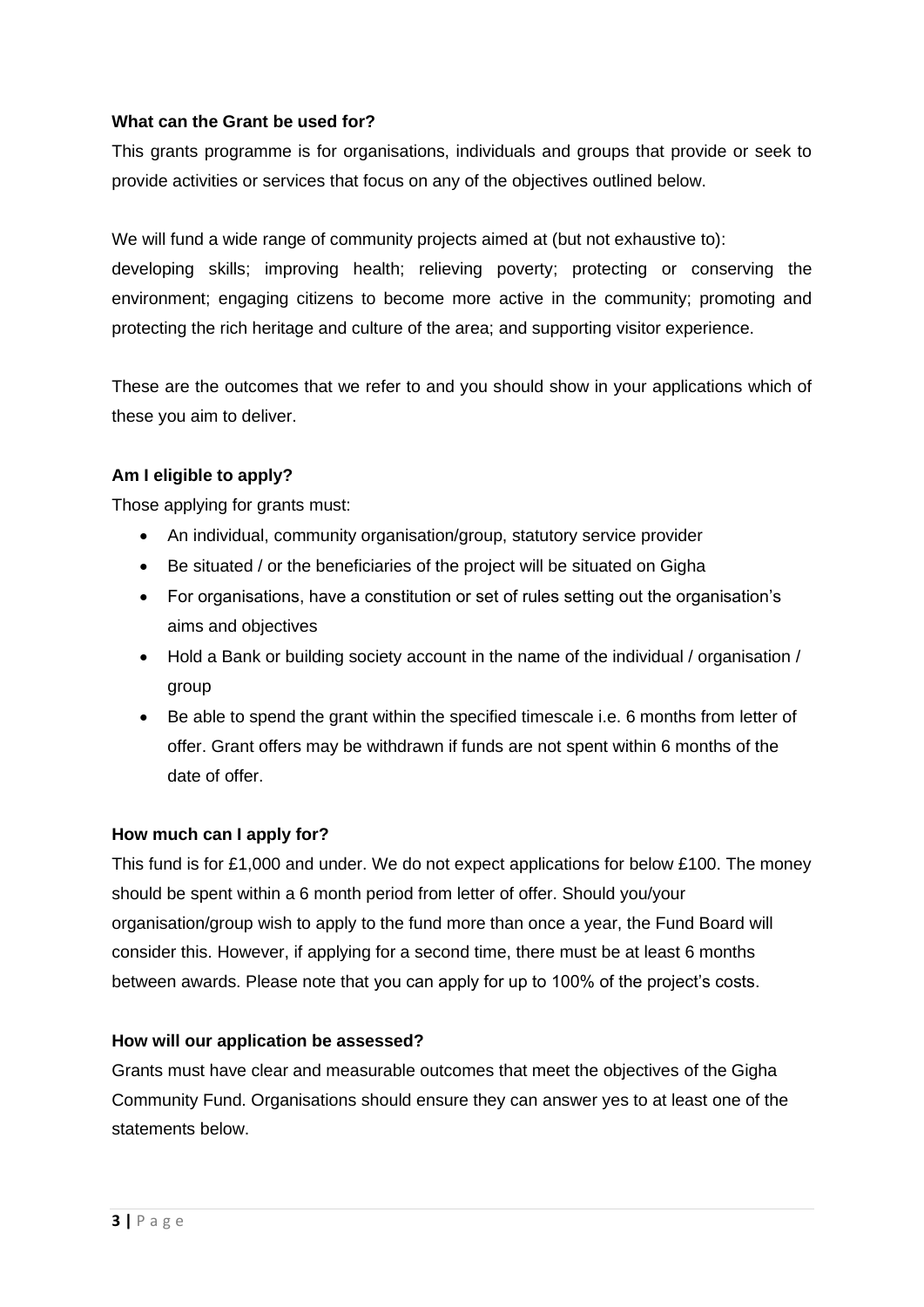My project/activities will have clear outcomes and will seek to:

- Develop skills
- Improve health
- Relieve poverty
- Protect or conserve the environment
- Engage citizens to become more active in their community
- Promote and protect the rich heritage and culture of the area

Applications will be assessed by Fund Board.

# **Is there anything that will not be funded?**

GCF will not fund:

- projects or activities that do not meet any of the objectives outlined
- VAT that can be recovered by the applicant
- day to day running costs
- the purchase of alcohol and other unlawful substances
- projects that cannot be completed within 6 months of the date of the grant offer
- projects or activities that the state has a legal obligation to provide
- activities that will have already taken place by the time the decision is made
- items that are purchased on behalf of another organisation
- organisations seeking to boost profit/return
- applicants that have their own resources to undertake the project

#### **What are the deadlines for applications?**

Applications will be accepted throughout the year.

It should be noted that the yearly fund will be divided into three rounds – January, July and October. This will help to evenly distribute funding throughout the year, allowing a wide range of organisations to submit an application.

#### **How do we apply?**

Contact the office either by email or telephone for an application or download an application form from the website [www.gigha.org.uk.](http://www.gigha.org.uk/) Contact details are at the end of this form.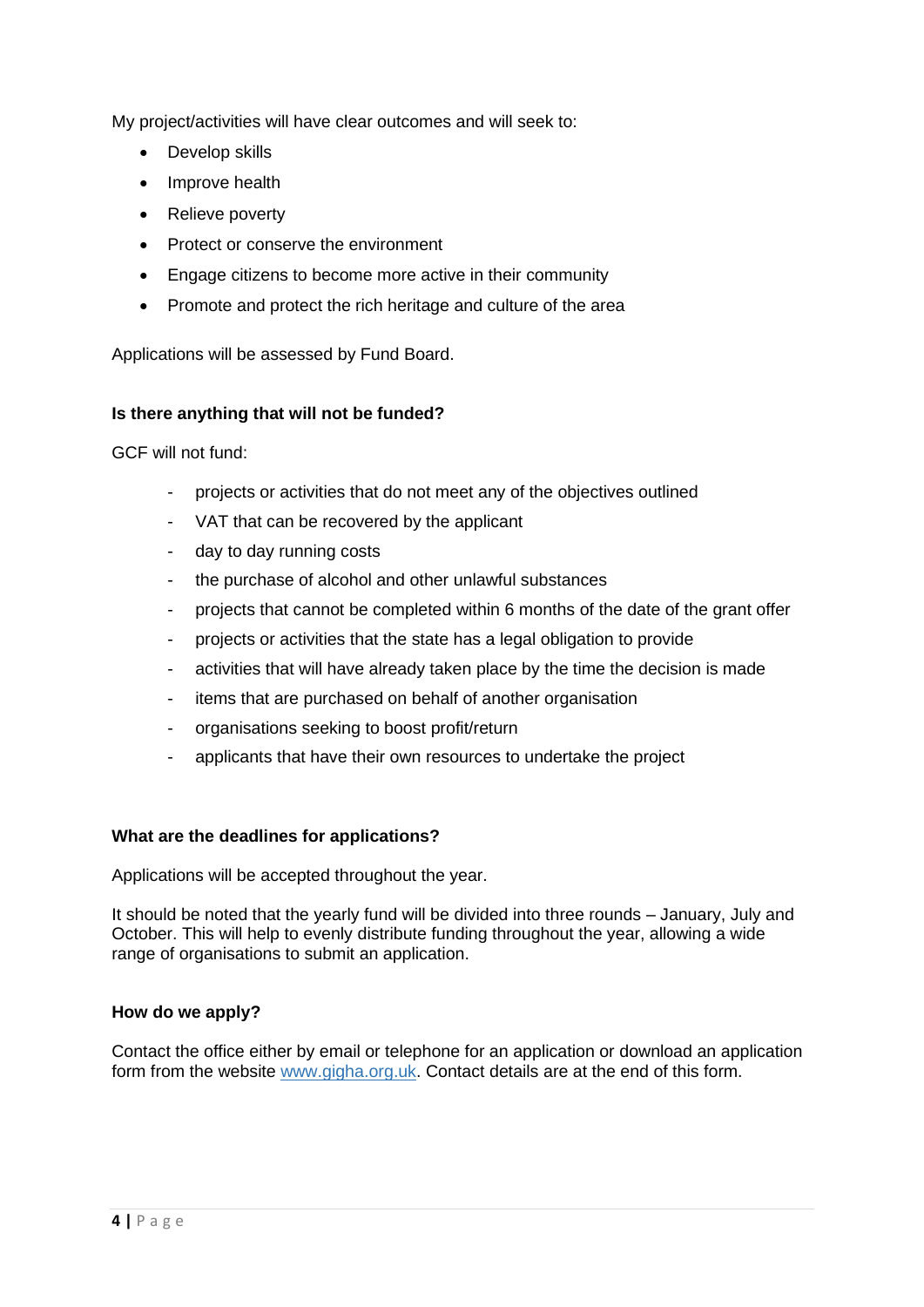#### **What happens to our application?**

- 1. We will acknowledge receipt of your application by email if you provided an email address or in writing if not.
- 2. Initial assessments will be undertaken by IGHT staff to confirm you have completed the application correctly and provided all relevant information.
- 3. Decisions on all applications are only taken by the Fund Board, details of who can be found on the Isle of Gigha website.
- 4. We will aim to make a decision within 4 weeks of all required information being submitted and we will write to you as soon as possible to let you know the outcome.
- 5. If a grant has been awarded you will be sent a letter of offer as well as the conditions of your grant, which we will need you to sign and return. We will also require a bank details form to be completed and a bank statement to be enclosed, which will be returned.
- 6. Once receipts/invoices or quotes where applicable\* have been received, your grant will be paid directly into your organisation's bank account via bank transfer.
- 7. All grant recipients are required to complete a project completion form once the grant has been spent.
- 8. If your grant is deferred, it means it will be accepted for consideration but held until the Fund is replenished. The application will then be considered, and we let you know if your application is successful or not. Please note that a deferred application does not mean it will be successful.
- 9. If a grant has not been awarded, you will be able to request feedback and reapply after 6 months.

#### **How does the claims process work? \***

Your grant will be paid out in one single payment if you are awarded funding and have provided invoices/receipts as evidence of costs. Evidence of costs being incurred must be provided unless payment is required in advance of incurring costs and this is approved by the Fund Board at time of application. All receipts/invoices should be retained.

We will send you a letter of offer, two copies of our terms and conditions and a bank details form. When they have been signed and one copy has been returned, we will then pay out the grant via bank transfer upon evidence of costs. At the end of your project you will be sent a project completion form which should be completed. We will accept the form and receipts etc. in digital format.